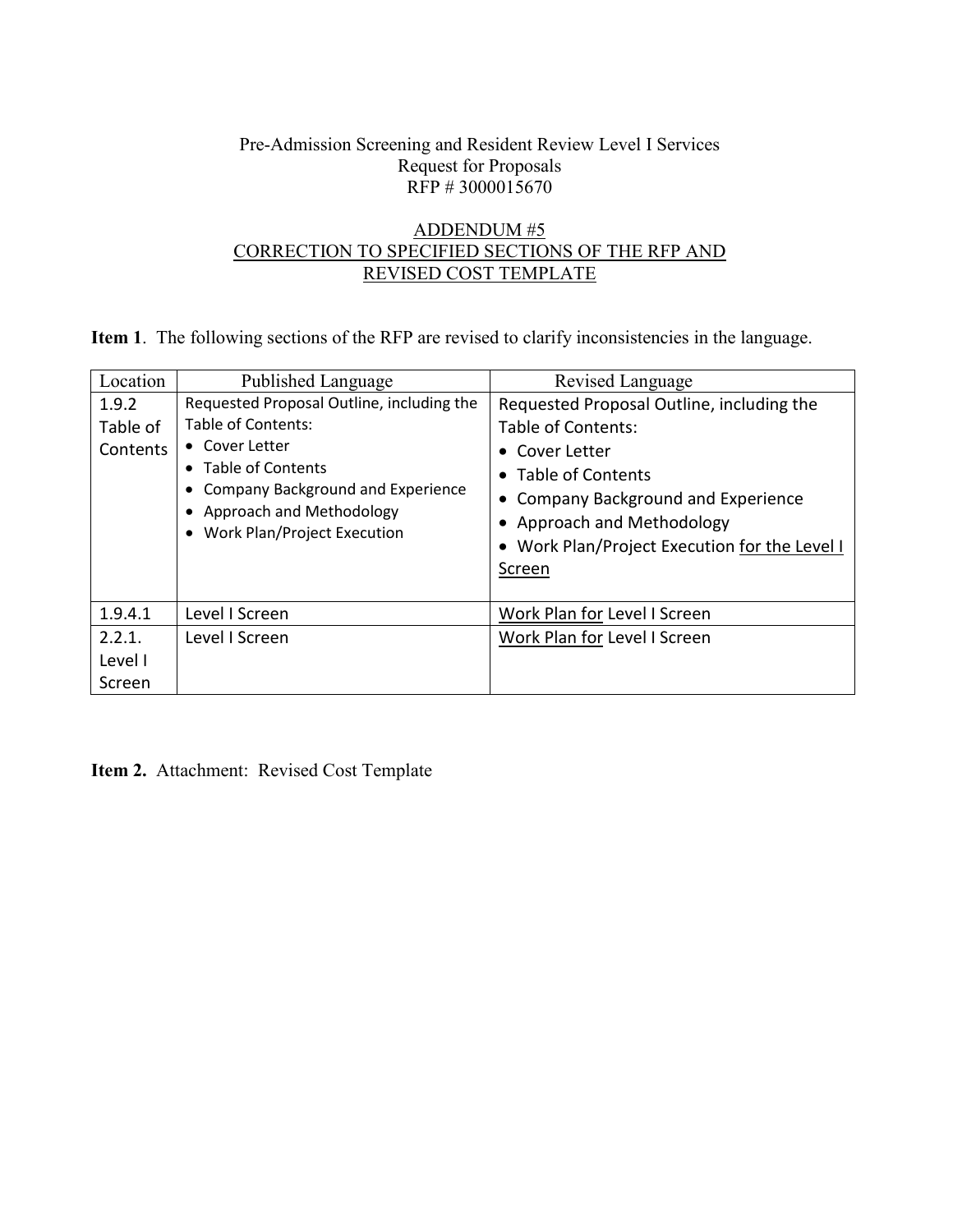Attachment V: Cost Template – Revised 10/22/2021

## COST TEMPLATE

Proposer must complete a cost proposal in the following format to be considered for award. Failure to complete will result in the disqualification of the proposal.

## Instructions:

*Proposal shall include all anticipated costs of successful implementation of all deliverables outlined in the RFP.* 

*For direct costs, Proposer shall provide one flat Per Unit Rate per Deliverable for each Year in the table. This rate shall be fully burdened with all costs for the provision of services, including travel. and administrative expenses which cannot exceed twelve percent (12% of direct costs. As for indirect costs, a separate line has been provided for administrative expenses, which cannot exceed twelve percent (12%) of direct costs.*

*Proposer shall multiply its proposed Per Unit Rate by the # of Anticipated Number of Units provided by the State, to calculate the*  Total Cost per Task. The Total Cost per Task shall be summed for each year and added together with administrative costs to calculate *a Total Cost for All 3 Years, for Evaluation.* 

\*This number reflects a projection only and is not a guarantee of the number of units/ screens expected. It is for evaluation purposes only. All costs must be in US dollars.

The State will not be responsible for any costs not identified.

There will be no additional reimbursement for travel or other related expenses.

| Deliverables-Year 1                                                                                                                                                                                                                                                                                                                                                                                                           | Unit of Measure       | *Anticipated<br>Number of<br>Units | Per Unit<br>Rate | <b>Total Cost</b><br>per Task<br>(extended<br>cost) |
|-------------------------------------------------------------------------------------------------------------------------------------------------------------------------------------------------------------------------------------------------------------------------------------------------------------------------------------------------------------------------------------------------------------------------------|-----------------------|------------------------------------|------------------|-----------------------------------------------------|
| <b>DIRECT COSTS</b>                                                                                                                                                                                                                                                                                                                                                                                                           |                       |                                    |                  |                                                     |
| A. Configuration/ integration with the following State<br>databases (See, Section 2.3.1.6, Contractor expenses for<br>access to LDH systems and vice versa)<br>OAAS-PRD-SQL01/.NET framework (OPTS)<br>DHH-ISB-DEV01 SQL DB/Layer 1 UI Visual Basic 6.0, Layer 2<br>COM+ developed with Foxpro 6.0, upgraded to Foxpro 9.0<br>(Utopia)                                                                                        | # of Hours            | 15                                 |                  | \$0.00                                              |
| <b>B.</b> Level I PASRR Reviews<br>A Level I PASRR review consists of all parts of the process from<br>the receipt of the Level I Screen from the referral source to the<br>determination of outcome, inclusive of notices of incomplete<br>and/or abandoned screens.                                                                                                                                                         | # of Level I Screens  | 33,014                             |                  | \$0.00                                              |
| C. Clinical Reviews<br>A clinical review consists of all parts of the process for making a<br>determination of the need for a Level II evaluation for all cases<br>where the algorithm was inconclusive. The review is inclusive of<br>requests for additional information from the referral source or<br>other individuals and the number of hours / number of contacts<br>are not separately considered in defining a unit. | # of Clinical Reviews | 2588                               |                  | \$0.00                                              |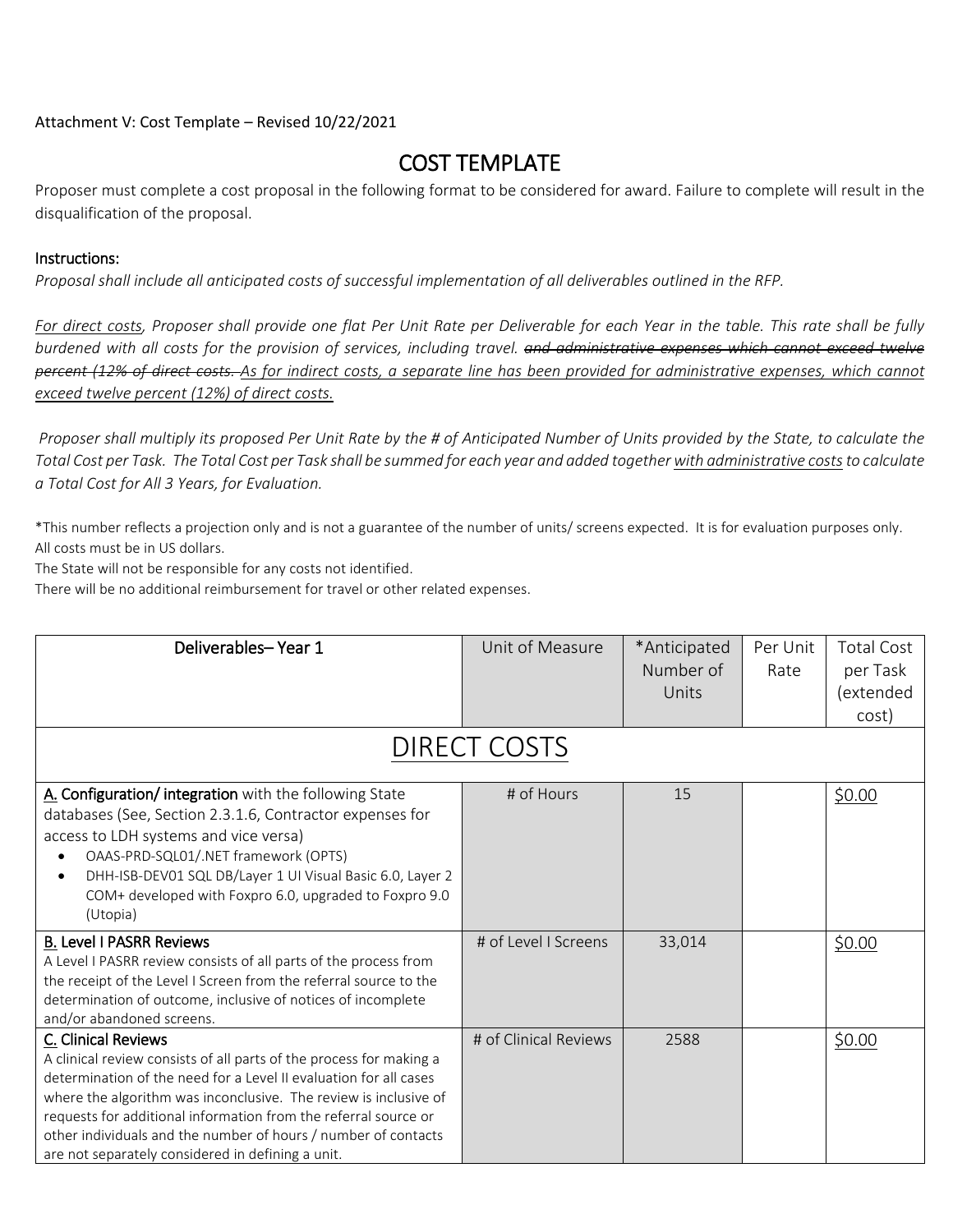| D. Training (Travel expenses shall be incorporated into the hourly<br>rate. Initial training for referral sources and state users (3 8-hour<br>days in LA)                                                        | # of hours | 24   |                   | \$0.00 |  |
|-------------------------------------------------------------------------------------------------------------------------------------------------------------------------------------------------------------------|------------|------|-------------------|--------|--|
| E. Help Desk/Technical Assistance                                                                                                                                                                                 | # of hours | 2080 |                   | \$0.00 |  |
| <b>F. Project Management and Requirements (includes services</b><br>of Project Manager and OAAS liaison, delivery of Quality<br>Assurance Plan, any other costs not included in the above listed<br>deliverables) | # of hours | 520  |                   | \$0.00 |  |
|                                                                                                                                                                                                                   |            |      |                   |        |  |
| <b>INDIRECT COSTS</b>                                                                                                                                                                                             |            |      |                   |        |  |
| G. Administrative Costs<br>Limited to 12% of annual directs costs                                                                                                                                                 |            |      |                   | \$0.00 |  |
| <b>Direct and Indirect Costs</b><br>for Year 1 Total                                                                                                                                                              |            |      | $(A-G)$<br>added) | \$0.00 |  |

| Deliverables - Year 2                                                                                                                                                                                                                                                                                                                                                                                                                | Unit of Measure       | *Anticipated<br>Number of<br>Units | Per Unit<br>Rate  | <b>Total Cost</b><br>per Task |  |
|--------------------------------------------------------------------------------------------------------------------------------------------------------------------------------------------------------------------------------------------------------------------------------------------------------------------------------------------------------------------------------------------------------------------------------------|-----------------------|------------------------------------|-------------------|-------------------------------|--|
|                                                                                                                                                                                                                                                                                                                                                                                                                                      |                       |                                    |                   |                               |  |
|                                                                                                                                                                                                                                                                                                                                                                                                                                      | DIRECT COSTS          |                                    |                   |                               |  |
| A. Level I PASRR Reviews<br>A Level I PASRR review consists of all parts of the process from<br>the receipt of the Level I Screen from the referral source to the<br>determination of outcome, inclusive of notices of incomplete<br>and/or abandoned screens.                                                                                                                                                                       | # of Level I Screens  | 33,014                             |                   | \$0.00                        |  |
| <b>B. Clinical Reviews</b><br>A clinical review consists of all parts of the process for making a<br>determination of the need for a Level II evaluation for all cases<br>where the algorithm was inconclusive. The review is inclusive of<br>requests for additional information from the referral source or<br>other individuals and the number of hours / number of contacts<br>are not separately considered in defining a unit. | # of Clinical Reviews | 2588                               |                   | \$0.00                        |  |
| C. Help Desk/Technical Assistance                                                                                                                                                                                                                                                                                                                                                                                                    | # of hours            | 2080                               |                   | \$0.00                        |  |
| D. Project Management and Requirements (includes services<br>of Project Manager and OAAS liaison, OAAS Liaison, delivery of<br>Quality Assurance Plan, any other costs not included in the<br>above listed deliverables)                                                                                                                                                                                                             | # of hours            | 520                                |                   | \$0.00                        |  |
|                                                                                                                                                                                                                                                                                                                                                                                                                                      |                       |                                    |                   |                               |  |
| <b>INDIRECT COSTS</b>                                                                                                                                                                                                                                                                                                                                                                                                                |                       |                                    |                   |                               |  |
| E. Administrative Costs<br>Limited to 12% of annual directs costs                                                                                                                                                                                                                                                                                                                                                                    |                       |                                    |                   | \$0.00                        |  |
| Direct and Indirect Costs<br>Year 2 Total                                                                                                                                                                                                                                                                                                                                                                                            |                       |                                    | $(A-E)$<br>added) | \$0.00                        |  |